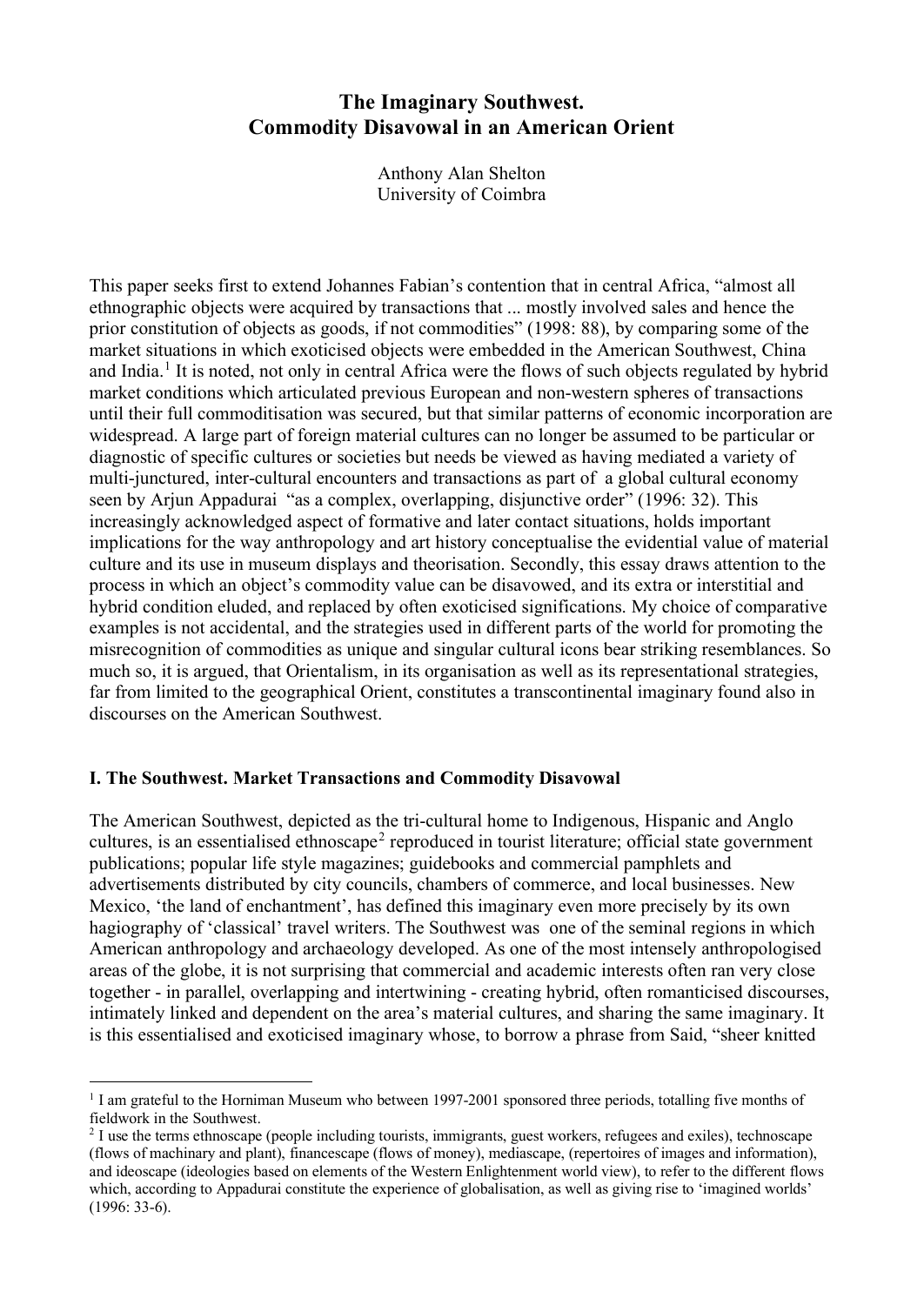together strength" continues to nurture the cultural values on which the region's art and tourist economies now depend.

Early anthropologists and museum curators wrote popular guides and articles and sometimes acted as middlemen to acquire collections which were used for commercial, scientific or artistic purposes and sold to museums, private collectors, emporia, and souvenir shops, or even hotels for interior decoration (Walker and Wyckoff 1983, Weigle and Babcock 1996, Howard and Pardue 1996). Adolph Bandelier's *The Delight Makers* (1890), a fictional account, by a pioneering archaeologist, of the prehistoric life of the Pueblos presented a romanticised glimpse of the Southwest, which was later reinforced by complementary literature and exotic commercial illustrations that were circulated in the form of posters and calendars. Anthropologists and archaeologists played an exceptional role in the construction of the exoticism on which the commodification of Indian arts and crafts and their incorporation into transnational markets was dependant. They used local knowledge and social networks to collect on behalf of commercial companies. They commissioned and encouraged the development of commercial craftwork. They essentialised, promoted and helped organise the spectacularisation of craftwork through their involvement in museum exhibitions, commercial shows, competitions and popular writing and through their participation on the bodies responsible for evaluating it, they contributed towards it's purification into art. Anthropologists connected to the Field Columbian Museum, including Henrich Voth, Charles Owen, John Hudson and Charles Newcombe, helped acquire, identify, catalogue and even provide buyers for the Fred Harvey Company collections (Howard and Pardue 1996: 27). George Dorsey, for example, made collections from the Arapaho, Osage and possibly Kiowa; Hudson collected baskets from the Hupa, Klamath and other Californian groups; Owen collected from the Apache, and with Voth, from the Hopi (Ibid. 30-32). Owen promoted commercial craft production among the Hopi by commissioning kachinas for the Company (Harvey III. 1996: 71). The Company's museum, containing some of the best pieces it had acquired, housed in the Alvarado Hotel in Santa Fe, reinforced this exotic invocation. According to the writer J.B. Priestley, visiting the region in the early 1950s, the Museum was "... arranged in a haphazard, bazaar-like abundance" which he found preferable "to the rational, hygienic order of an up-to-date museum" (1955: 4)

Archaeology stimulated the copying and commercial production of Southwestern Pueblo pottery. Jesse Walter Fewkes excavations and his friendship with the Tewa potter, Nampeyo led, in 1895, to the rebirth and eventual commodification of Sikyatki pottery. Similarly, Hewett's 1907 excavations at Pajarito Plateau brought archaeological shards to the attention of women from San Ildefonso Pueblo who revived its production shortly after (Toulouse 1977: 31-2). In the 20th century, the Museum of New Mexico encouraged the revival of Acoma pottery and its adoption of ancient Mimbres style designs. The Museum also strenuously encouraged improvement in the quality of ceramic production to secure and increase commerce, and develop and widen popular and sumptuary markets. Although, the direct role played by potters like Nampeyo, or Maria Martinez from San Ildefonso, in supplying wares to the Fred Harvey Company is unclear, the acknowledged quality of their pottery and the higher prices they could command, encouraged other makers to sign their works, leading market demand to become refocused away from generic pottery types to individual potters.

The commoditisation of the Southwest was however, only achieved using a much wider network than the small anthropological vanguard associated with some of the bigger commercial interests, and included traders and missionaries who repeated the acquisitions of anthropologists many times over. The number of kachinas passing through the Fred Harvey Company in 1901 alone amounted to at least 400 pieces (Harvey III, 1996: 71). In 1908 the Company brought 1,657 textiles and a further 2,094 the following year (Howard and Pardue 1996: 44). Navajo blanket and rug as well as Pueblo pottery styles were promoted and fixed by traders after anticipating western market demands. The expansion of external markets directly changed native craft production. A grey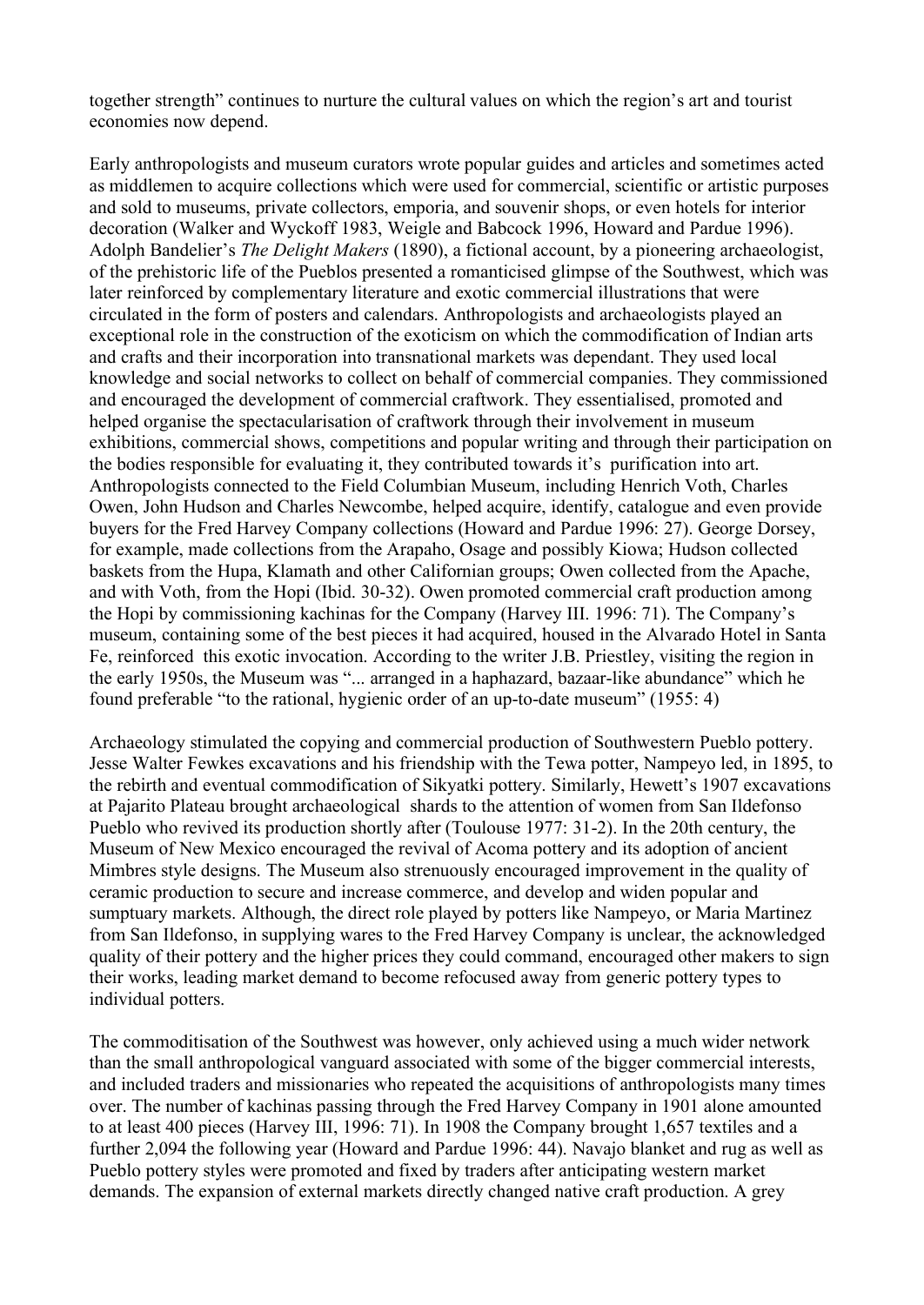background colour was introduced by the Ganado Trading Post to satisfy Victorian tastes in interior decoration. The Crystal Post, at roughly the same time, attempted to increase production by introducing a division of labour in which wool was sent east to be cleaned; yarn was made specifically by spinners; dyeing was carried out by the wife of the Post's owner; while weavers were restricted to copying standard patterns, influenced by Persian and Turkish carpet designs. Between 1900-1920, small portable objects, like Tesuque pottery rain gods, Cochiti and Santa Clara pottery models and figurative works, or more recently storytellers and Koshares, were invented and sometimes grafted onto hybrid narratives which borrowed partly from Indian sources to establish and legitimate new genres for the external market. Recently, the Navajo too have entered the pottery market by making moulded opaque cream ware in which horse hair is added to the slip to achieve vein-like patterns, while in the area around Shiprock, particularly fine adaptations of older and much cruder style pottery beakers and related wares are being made entirely for the external market. A fairly limited indigenous technoscape was, in the last decades of the 19th century, dramatically transformed through the importation of foreign technology, raw materials, dyes, and a new division of labour intended to increase production to satisfy new demands stimulated by the construction of a successful exotic imaginary. Although in the case of the Navajo, this new technoscape - initially introduced during their forced imprisonment at Bosque Redonda between 1864-1868 - failed to re-articulate relations between Anglos and Navajo, crucial for developing a coherent production, marketing and distribution system, until the final decades of the 19th century.

Trading posts played a fundamental role in incorporating reservation Indians into a western market. Posts grew up near water sources and at the cross-roads of major trails, where families had already settled. Consequently, they were highly localised and the craftwork they commissioned reflected both the abilities of local Indian artists, as well as the tastes and market acumen of traders. Poor communications and geographical isolation created strong bonds between particular families and traders which often resulted in the monopolisation of much of the weaving within a particular area. The Ganado Post in 1878 for example, employed 300 weavers. A post's endogamous corporate nature was also guarded by the practice, used by some, of paying weavers or other craftpersons in tokens which were redeemable only at the post where the makers traded. Other posts provided neither money nor tokens, preferring instead to limit transactions to personally mediated exchanges. The Lee's Ferry Trading Post, between 1874-5, principally exchanged blankets for horses, with the cost of blankets calculated at 25 cents per pound (Amsden 1934: 173). Another strategy used to tie posts and particular families together was the extension of credit by pawn; accepting silver jewellery, ceremonial costumes, horse tack, guns, for credit and later, cash. In the absence of any general interchangeable currency circulating between different ethnic groups, distinct spheres of exchange probably emerged, in which goods were given differential values depending on the particular sphere in which they circulated. New legislation in 1973 undermined the pawn system on Indian lands, but it still provides an important source of cash in posts surrounding the Navajo Reservations, particularly on roads like Highway 64. By the first decade of the 20th century, successful posts like Crystal and Ganado, printed their own mail order catalogues to expand the market for Navajo rugs, as well as supplying large corporations like the Fred Harvey Company. Taken together, the posts dispersed across the reservation, provided a system of nodal points at which intercultural exchanges were mediated and the demand of regional and even international markets were realised. Trade licences reached their peak in 1943, with 95 registered traders within the Navajo Reservation and nearly fifty operating outside of it (James 1999: 8-9). In the past twenty four years, trading posts have declined sharply due to easier access to the outside world as a result of better roads, higher operating costs on reservations, and sub-urbanisation and the growth of alternative commercial outlets at places like Shiprock and Kayenta. Posts have responded to such changes by either closing their operations or becoming part of convenience stores and diversifying their merchandise. Some new outlets and shops in places like Gallup and Santa Fe retain special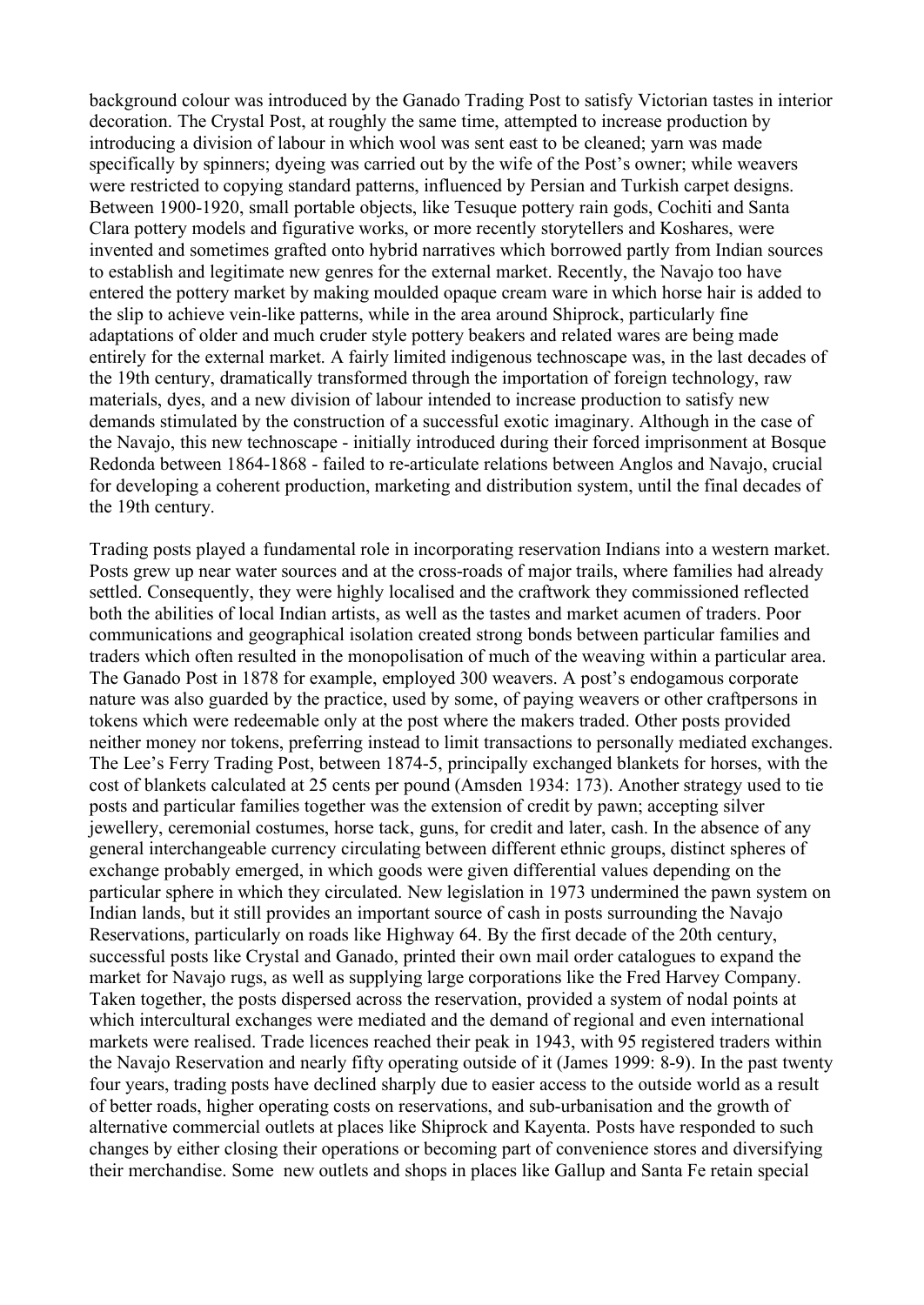relations with specific reservation families with which they had former connections. This pattern is also reflected in some of the bigger wholesalers in Pueblo pottery, like Palms, in Albuquerque.

In the contemporary Southwest, the ethnoscape of craft production and marketing is far more complex than the common tri-lateral description of the region's cultures suggests. The growth of Santa Fe and Gallup as tourist destinations and the concentration of shops and galleries, has centralised and strengthened the mainly Anglo control over the market, while increasing the distance between production centres and markets. While trading posts have gradually declined on the reservations, other establishments which are able to carry out the highly lucrative business in pawn have been established around the Navajo Reservation, particularly in Gallup, Farmington and Bloomfield. Crafts are now sold direct to wholesalers in Shiprock, Gallup and Albuquerque, many of whom have their own mail order catalogues or web pages, through which their wares are marketed to shops and galleries throughout the world. Longer established trading companies that deal in older Indian crafts are still owned by Anglos, but in Santa Fe and Gallup, some craft shops and galleries have been brought in the past few years by Middle Eastern businessmen. In 2001 there were about five retail stores in Gallup and perhaps four in Santa Fe under Arab ownership. Although these constitute a small minority of the total number of stores and galleries, Anglo traders were often critical of the extent of their expertise, the quality of the merchandise offered, and marketing practices which frequently involved stocking art / crafts for both high and low ends of the market, combining Southwest craftwork with that from elsewhere and using 'sales' and flexible pricing to appeal to the swift tourist turnover.

Anthropologists and art institutions have also marketed indigenous cultures by promoting their greater visibility through the creation or revival of various forms of spectacle. Spectacles divide audiences from performers, making the first into passive spectators, discouraging interaction between them, and, more often than not, scripting the enactments of the performers to give the appearance of a vital and active culture which hides its subjection to external cultural contingencies and demands. The knowledge conveyed by spectacle is selective and inflates the picturesque to obscure all other conditions and expressions of subaltern existence. Spicer (1972: 71-3) identifies three types of contemporary Southwest Indian spectacles. Those modelled on county and state fairs, organised by Indians themselves, and specialising predominantly in the arts and crafts of a single ethnic group, such as the annual Navajo Tribal Fair at Window Rock or the Papago Rodeo at Sells. Secondly, pow-wows, ceremonials or festivals organised and controlled by Anglos. These are secular, commercial events usually organised by a chamber of commerce. Finally, he identifies ceremonials, such as the annual saints day festival at Laguna and San Juan pueblos, or that of St Francis of Assisi at Magdalena, Sonora, where material goods and crafts are exchanged and religious devotions made. Although each of these three types involve distinct political and economic relations, and cultural interests, all have enriched and disseminated a Southwest imaginary which has stimulated commodity production and significantly widened the market for Indian arts and crafts.<sup>[3](#page-3-0)</sup>

Perhaps the most influential action in rationalising the organisation of an art and craft economy in the Southwest was Hewett's establishment of the Indian Fair as part of the 1922 Santa Fe Fiesta. The Fair sought to stimulate and fix pottery production by improving the technical quality of manufactures; supporting the emergence or revival of distinct designs within the Pueblos, while preserving and guaranteeing the authenticity of established arts; stimulate market demand; and developing a fair pricing system. Prizes were offered for best works and judged by a committee

<span id="page-3-0"></span><sup>&</sup>lt;sup>3</sup> The model for many of the county or state fairs, pow-wows and festivals owes much to W.T. Shelton, the government superintendent of the Shiprock Agency, who in 1909 organised an annual Navajo Fair attracting weavers and silversmiths. The fair combined displays with foot races, horse races and other native sports, as well as religious dances, all of which attracted prizes. The first fair included 255 blankets which had increased by 1912 to more than four times that number (James 1920: 59).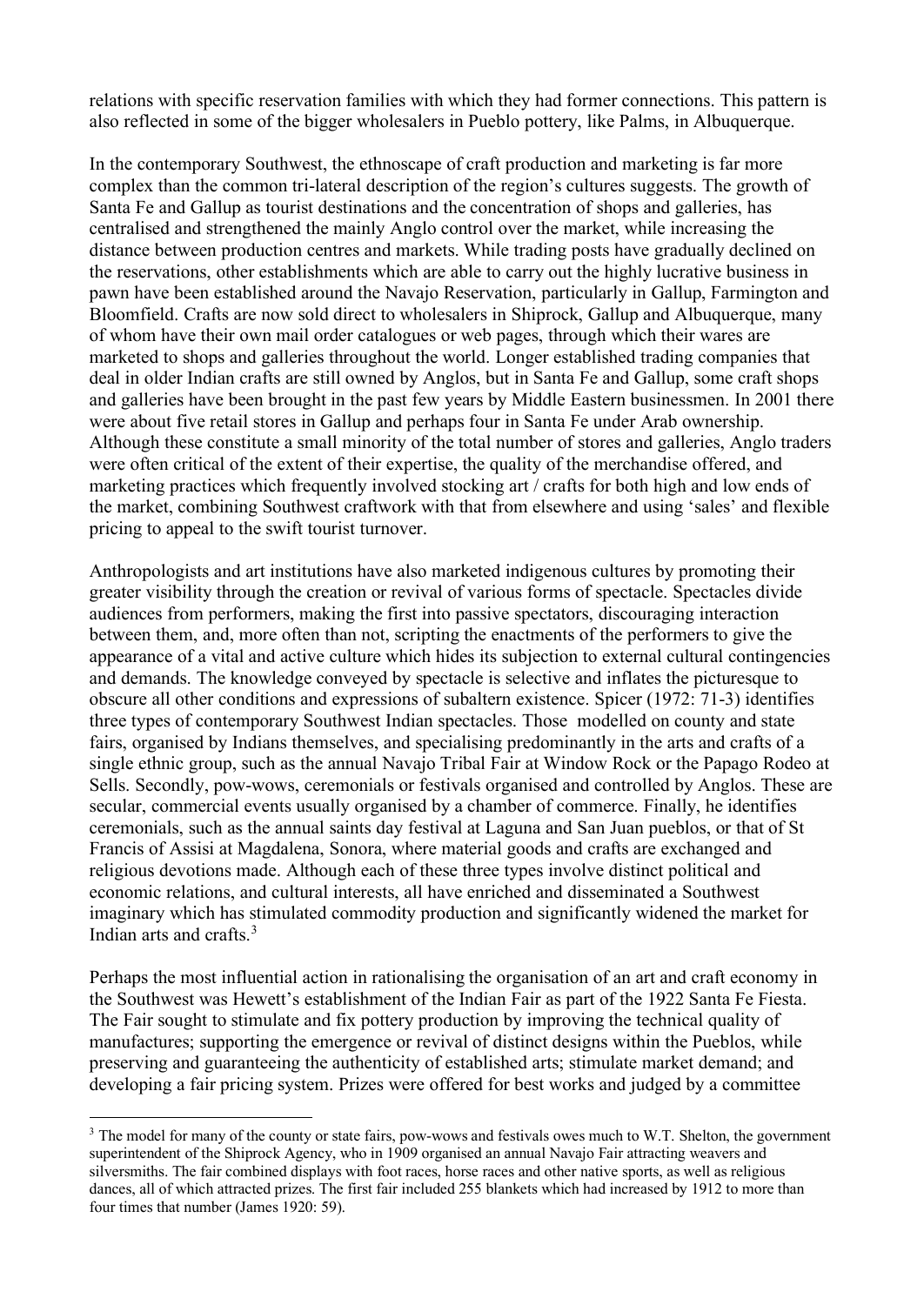appointed by Hewett in his capacity as head of the Museum and the School of American Archaeology (Toulouse 1977: 35). Similar policies were used for the Gallup Ceremonial; a three day presentation of songs and dances from Indians of the Southwest and other parts of USA, as well as for other fairs including the Flagstaff Pow-wow, the Tucson Festival, and the Casa Grande Aw-awdam Tash.

The Southwest craft and arts market can no longer be narrowly understood in relation to the local or regional, as it was in the early 20th century when George Wharton James could confidently dismiss all fears that Navajo blankets would ever be able to be copied by any other ethnic group or mechanised processes (1920: 159-60). The Southwest has become a global construct, constituted by an interlayering of visual, material and written cultures which produce the appearance of a highly idiomatic and coherently structured mediascape. This mediascape can now reproduce itself only by recourse to an international market. The dramatic increase in the price of Navajo rugs has restricted their market accessibility, displacing them from souvenir to sumptuary markets, and recoding them as markers of elite status. Increased prices and rarity has not extinguished popular visitor demand whose media and ideoscapes have been saturated with the iconic value of blankets and pottery invested with the cultural essence of the region they visit. Consequently, dealers have encouraged new sources of production outside the Southwest. The Mud Creek Hogan near Mancos, carries Navajo style rugs from India, while the Third Phase Gallery in Santa Fe imports blankets made by Zapotec weavers in Teotitlan del Valle in Mexico.

A second strategy adopted to compensate for the high price of Southwest craft items, has been to widen the market to include rural Mexican material culture. Chairs, tables, dressers, tools, and even Huastec pottery, similar in form to those from the Southwest but costing much less, were found in several stores in Santa Fe and Albuquerque in 1999, although by 2001 pottery had become rare. By conflating different Southwest material systems with others from Mexico, a western rustic style, sometimes called Santa Fe style, has been articulated. This reopened the market to middle range customers and revived the use of material culture for interior decoration which provided a central and easily recognisable theme within the established mediascape.

#### **II. Europe's Orient. Hidden Markets and the Obfuscation of Hybridity**

The obfuscation of the multi-junctured nature of ethnographic objects, the markets in which they circulate and their commodity status, through their veiling by exoticising tropes, is neither restricted to the Southwest or North America generally. China played an exceptionally important role in ceramic exports and the dissemination of techniques for manufacturing porcelain in both Europe and the Middle East. The Chinese actively sought out new markets, both through overland and sea routes, and developed a sophisticated understanding of foreign tastes which enabled them to adopt their wares to foreign preferences in forms and decorative styles. During the Yuan and Ming dynasties (AD. 1279-1644), ceramic forms were sometimes copied from Islamic metal vessels, to better appeal to the Middle Eastern market. Inversely, Celadon ware and blue and white glazed ceramics, indigenous to China, influenced Middle East production up until the 16th and early 17th century, producing reciprocal influences on the mediascape of both civilisations. Early on in the trade, it was form rather than the decorative design on porcelain that was modified for the European and Muslim markets. By the 18th -19th century, however, this had become reversed. Chinese decoration was substituted by Meissen inspired floral, tree and bird motifs and armorial devices as a result of the circulation of new design sources drawn from western pictures, book plates, engravings, and drawings. These sources also introduced fixed point perspective and European styles which eventually also modified decorative designs intended for the internal Chinese porcelain market (Clunas 1987: 18, Matos 1999: 117, Mackenzie 1995: 111). By the 19th century, with increasing Chinese subordination to European powers, the decoration on export wares again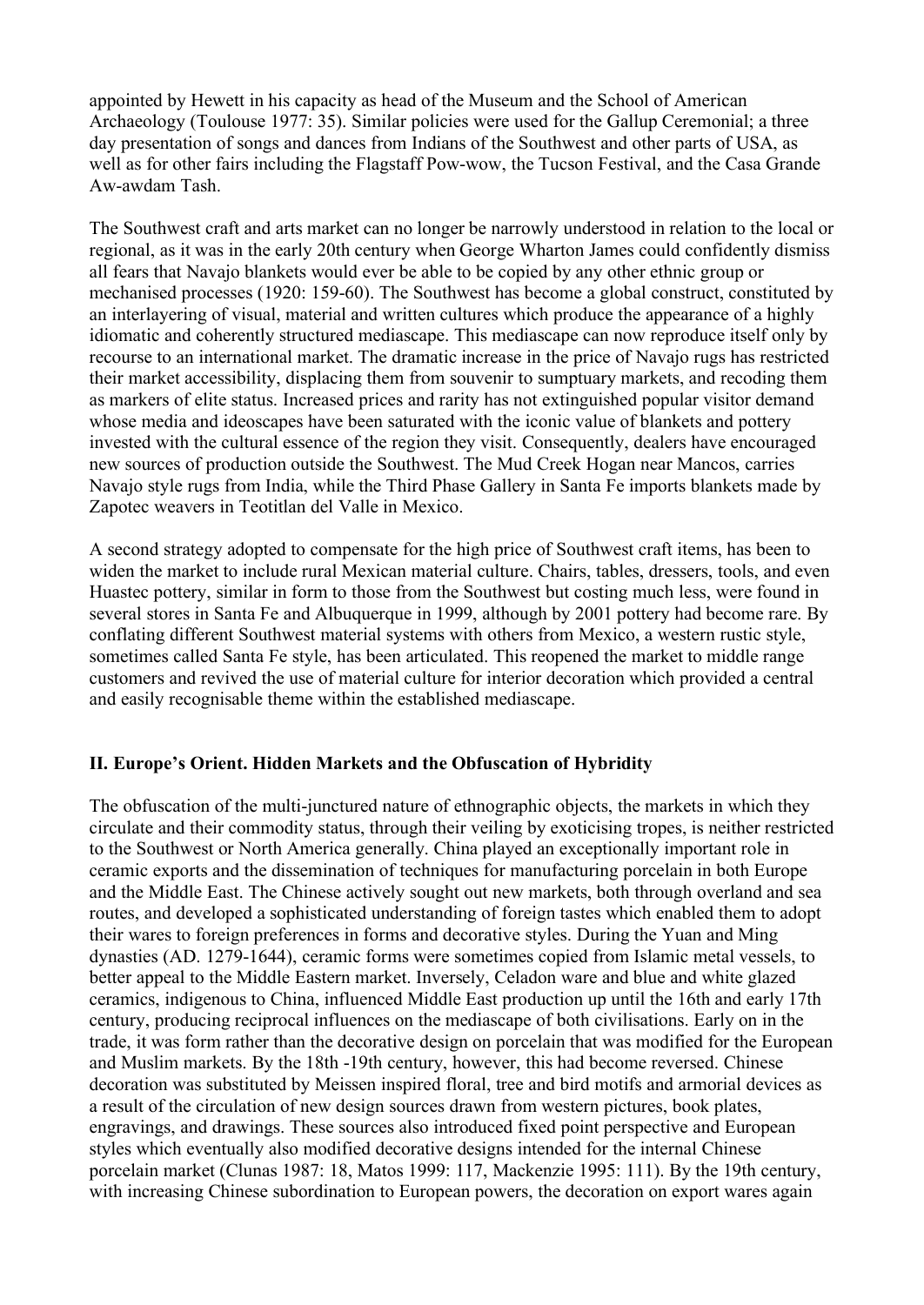changed, returning, in a somewhat debased and reductive manner, to indigenous sources for dragon, pagoda and bamboo designs, which gradually led to cruder forms of tourist art (Clunas 1987: 20).

Trade gave some Chinese cities, large multi-cultural populations. There were said to be tens of thousands of foreign residents in the late 8th century Tang capital, Xian, and a century later, Guangzhou was estimated to have 120,000 Arabs alone (Lang 1988: 20). Foreign merchants, visiting China to buy porcelain numbered over 1,200 per year by c. AD. 1423 (Antunes 1999: 17). Portugal not only controlled the important European import / export trade with China but, for a while, in the mid 16th century, through its colony in Malacca, monopolised the highly lucrative silk trade between China and Japan. By 1580, with Lisbon having become a premier European entrepôt in the distribution of exotic goods, the city's Rua Nova had six merchants specialising in porcelain. Forty years later, these had increased to seventeen (Antunes 1999: 19, Matos 1999: 115). Matos dates the commodification of Chinese porcelain proper to 1602 with the emergence of the Dutch East India Company, the refocusing of the market away from Lisbon to Amsterdam and Middleburg, and its widening European appeal which signalled sharp structural alterations (1999: 116). From 1602, chinoiserie became more available, and with its falling cost, increased circulation, and more widespread use, lost its value as a badge of aristocratic exclusivity. In the boom years of the mid 18th century, several hundred thousands of pieces of Chinese ceramics were shipped to Europe each year, some decorated, while other was painted on arrival.<sup>[4](#page-5-0)</sup> This albeit brief summary of the Chinese trade, discloses the high level of flows of people and finances between three civilisations, and the complex none essentialised nature of the ideoscapes and mediascapes that circumscribed the flow of material cultures, that clearly points to the reductive futility of discourses on 'Chinese art'.

Museum collections in the United Kingdom of export ware, institutionalised within decorative art departments, did not emerge until the 19th century, well after the heyday of its manufacture and usage.<sup>[5](#page-5-1)</sup> Interpretation was only retrospectively carried out, first within the evolutionary paradigm applied to decorative arts, and latterly by style and technique. Chinese as well as other Asian arts were regarded as mirrors of the cultural stage and character these nations had achieved. Ceramics were interpreted and evaluated by a heterogeneous mix of subject specialists; medical officers, commercial agents, missionaries as well as curators, and early art historians, like Roger Fry and Herbert Read, which could not have led to other than highly subjective, and diverse interpretations.<sup>[6](#page-5-2)</sup> Clunas has suggested that the Asian collections at the Victoria and Albert Museum were used to constitute the margins, and therefore define and frame the centre represented by the familiar and normal. "These arts are the marginal others that allow the centring of the self" (1997: 231). At the British Museum it was Franks who transformed the interpretation of Chinese art from curiosities to 'types' within a taxonomy of decorative styles, but here as well, western classification ignored 1,000 years of Chinese scholarship and connoisseurship, and eschewed any acknowledgement of their complex interstitial and hybrid character.

Another example of a large corpus of essentialised objects preserved and exhibited in European museums is provided by India. Foreign stylistic intervention in Indian craft production dates at least to the middle of the 17th century, when the East India Company influenced the colours and patterns of textiles destined for European markets. Later, Chinese designs, drawn and modified by Europeans, were sent to Indian cotton painters and textile producers to be copied, and inevitably

<span id="page-5-0"></span><sup>4</sup> Plain porcelain and some with minimal blue on white glazed deigns were decorated with polychromatic enamels in workshops in Delft, Rotterdam and elsewhere in Holland (Matos 121).

<span id="page-5-1"></span><sup>&</sup>lt;sup>5</sup> Private collections pre-dated museum collections and were often borrowed, such as the George Salting collection which were displayed in the East Cloister of the Victoria and Albert Museum in the latter half of the 19th century (Clunas 1997: 232).

<span id="page-5-2"></span><sup>6</sup> According to Barrett, 19th century scholarship on the Orient was far more advanced in France and Germany than in Britain (1989: 73).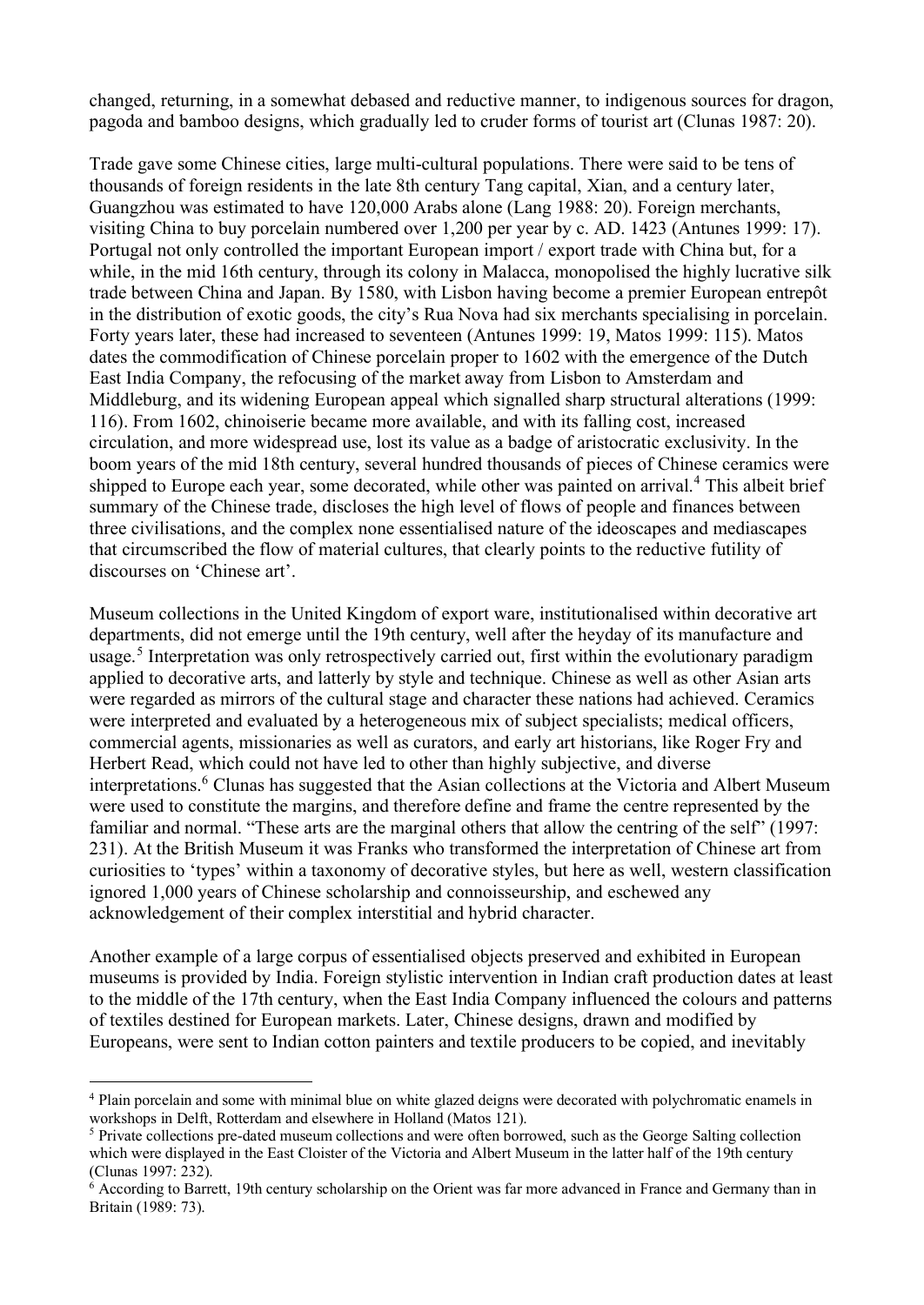modified according to their own experience, for export to the European market. Here, as MacKenzie has commented: "Fantasy was ... built on fantasy; imaginary Orients overlaid each other" (1995: 114).

The commodification of Indian arts was expanded from the 19th century by the spectacles created by international exhibitions. Through these, the British sought to transform curiosities into commodities by monopolising interpretation, selectively promoting certain arts over others; and deciding on their global presentation. British exhibitions constructed India as a rich cornucopia of natural resources while its peoples were presented bound by centuries old tradition, as evidenced in their richly ornate arts and crafts. The 1886 London Colonial and Indian Exhibition divided its exhibition space into geographical and cultural regions using a series of gateways and screens each supposedly made in a local style while the walls of the main avenues were covered with carpets. In reality the screens and gateways were often of hybrid manufacture and the carpets were copies of older designs supplied by London dealers (Levell 2000: 74-5). Neither was the metalwork of much better provenance, as the industry had been revived sometime in the 1870s or 1880s by British agents in Jeypore and Bombay (Levell 2000: 132-4).

Beginning with the 1886 exhibition special areas were reserved, usually outside the display halls, for the purchase of Oriental wares. The 1888 Glasgow International Exhibition included a street of artisans selling Indian souvenirs, while the 1889 Paris Exposition Universelle had two shops selling pottery, metalwork and embroideries, as well as an outlet of Liberty's (Levell 2000: 92-3). Moreover, in the Glasgow Exhibition and at Jeypore's Albert Hall Museum, artefacts were displayed with their prices included on object labels pointing to the process of monetary commodification occurring alongside the phantasmographic commoditisation which the objects were intended to provoke (Levell 2000: 132).

Although these commercial outlets were often supplied by exotic products manufactured in government art schools, intended to guarantee quality and authenticity, once a mass market had been established for Oriental wares, European manufacturers were not adverse to supplying it either through their control over foreign production, or attempting to imitate it using new industrial processes. Levell paints a picture not only of the reproduction of Indian carpets, but metalwork, particularly arms and armour, as well as other crafts which could provide "material signs of the antiquated, the exotic, and the timeless oriental other" all of which was busily being reproduced to satiate the tastes of a growing western market that the exhibitions stimulated (Levell 2000: 132).

The global nature of such trading networks was not only indicated by the effects of foreign tastes in stimulating new forms and designs for export, but in the growth of reverse exports when, for example in the mid 19th century, British manufacturers mass produced Chinese style ceramics, using designs intended to capture Oriental markets. By 1850, no less than eight Scottish companies were exporting ceramics to Asia (MacKenzie 1995: 111). The sophistication of the British understanding of diverse Asian markets is underlined by the different multicoloured designs they produced for their ceramic wares, each one carefully geared to particular regional tastes (Ibid.).Copying of carpets and other oriental manufactures by British companies had become so prevalent by 1851 that the Times commenting on the British displays at the Crystal Palace, opined: "Our potters have sent contributions which illustrate every known style of the manufacture ... the English section of carpets has imitations of India, of Brussels, of French", and finished by deploring the "imitative rage" that only brought out the worst in British products and design (Briggs 1988: 71-2).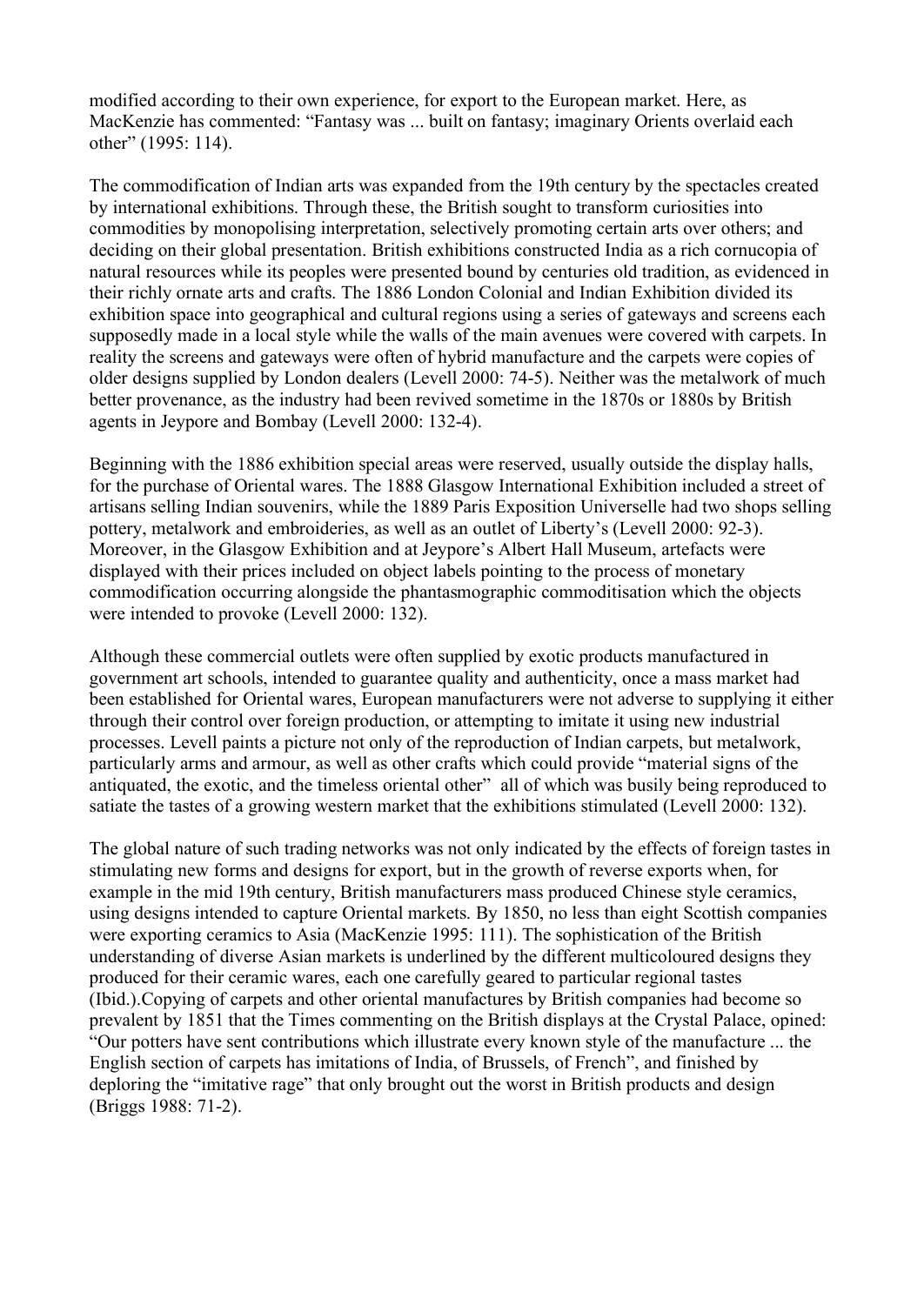#### **III. The Imaginary Southwest. An American Orient**

It is remarkable that the production of so-called indigenous arts in Asia and America was accompanied by such highly sophisticated and encompassing marketing and distribution systems so early in their development. However, in each region both relations of production and the relations between the owners of the means of production and their wider markets were significantly different. In China, from early on, craftsmen and artists were often congregated in studios, workshops or factories and were employed by an owner who had direct control and rights over the technology of production. Marketing was undertaken by either the producer or the distributor of the wares who was able to set design, colour, form, etc., while distinct spheres of exchange and distribution were monopolised by Chinese, other Oriental or even European tradesmen.

In the Southwest production was often centred at home, but geared to the manufacture of goods which were heavily defined by American or European traders who acted as contractors and overseers. These traders, and the network of trading posts they established, were responsible for the radical changes introduced into their respective technoscapes. Trading posts in the American Southwest were a constitutive part of a well defined mode of production and market mechanism in which the relations between traders and producers were mediated through the exchange of western goods for often re-invented, copied or modified Indian arts and crafts. Unlike in capitalist production, the technology for woven or ceramic goods was owned by the maker him or herself and maintained at the domestic family level. Traders could exert control through limiting or denying access to primary productive material and restricting the acceptability and circulation of exchange goods. This enabled an essentially domestic mode of production to be manipulated through the trader's ability to control imported aspects of the technology, regulate access to raw materials, and exert control over access to markets. Marketing was wholly under the control of traders, who negotiated contracts with wholesalers like the Fred Harvey Company, or supplied particular retailers or collectors directly. The trading post system grafted an essentially domestic mode of production onto a western organisation of marketing and distribution, which was, and usually still is, occulted from the presentation of Southwestern material culture in museums, commercial galleries, art books and their associated disciplines, in order to preserve the diagnostic function of its material cultures as systems of symbolic markers of the region's ethnoscape. In the Southwest, anthropology, together with photography, played a key role in essentialising these arts by associating and reproducing discourses and images which affirmed the unbreakable links between ethnic groups and their arts and crafts. Art producers were domesticated - 'Pueblo potters', 'Navajo weavers', 'Zuni silversmiths'. Non art producers were savages - 'Apache raiders'.

In both the Asian and American cases the level of integration of production, marketing and distribution achieved regional comprehensivness and global extension from an early time - the 17th century in China, or the late 19th century in the Southwest. The economic rationality of western markets may have been so quickly accepted and adopted because both Chinese and Southwestern markets had been developed from earlier regional non-European exchange systems (cf. Hollister 1903: 49). The advantages and mechanisms governing exchange across ethnic boundaries would then have been familiar and needed only to be extended to incorporate western traders. Nevertheless, omitting the process and concomitant changes in the technoscape and financescape which still require study, it is clear that the flows of culturally diverse peoples, foreign technologies, and diverse consumer tastes, created a complex, fractured, sometimes contradictory, acutely hybridised, global economic system in which the relations between production, markets, distribution and tastes were not without their paradoxes. Nineteenth century Chinese markets, for example, were being supplied by Chinese style goods manufactured in the United Kingdom. In the contemporary Southwest, some 'Navajo' rugs are made in Mexico and India; turquoise is often brought from China, or imitated in plastic, while some silver jewellery is made in the Philippine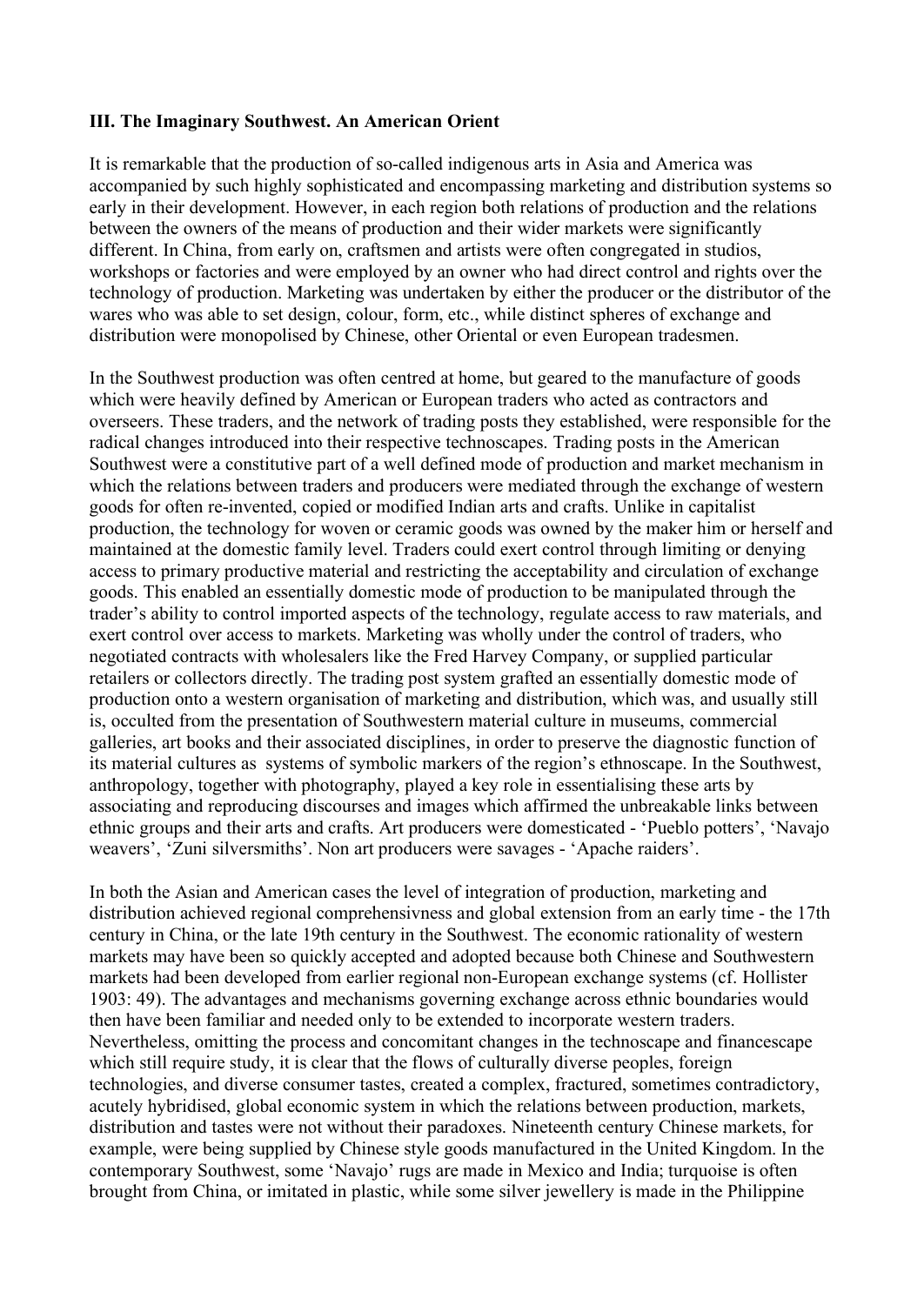town of Reservation, enabling 'Reservation Silver' to be stamped on its US exports. This world system in which production, markets and shifts in taste articulate dynamic, constantly mutating material systems which reformulate and renew the signs of distinction that the advances of mass consumption constantly erode away, is a far cry from popular 19th and 20th century views of Oriental and American Indian arts and crafts as expressions of passive, ahistorical, 'exotic' cultures, autonomous of western rationalised market situations.

How then have commodity markets occulted the operations of these comprehensive and well developed systems of production geared to capitalist demands, to assert the illusory exoticism of their wares ? Here, the western produced mediascape with its familiar ideological inflections and tropes has played a paramount function. Essentialised exotic notions have been produced, circulated and reproduced freely in both areas. In the Southwest, the conflation and aestheticisation of scholarly, artistic, cultural, psychological and geopolitical texts and signs, creates an exoticism or picturesqueness not unlike that described and deconstructed by Said for the Orient (1995: 3). In one strategy of domestication, exoticism has lost its virulence through incorporation and subordination within taxonomic discriminations of decorative styles. If we compare, for example, the characteristics and aesthetics of Oriental and Santa Fe styles, using the illustrative criteria found in the prestigious Thames and Hudson guides to decorative interiors, these two forms of exoticism appear starkly dissimilar. Whereas Oriental style is formal, restrained, pure, well defined, even austere and almost monochromatic, Santa Fe style is quixotic, self consciously hybrid, polychromatic, 'loud' and humorous. At the level of appearances, clearly the Orient and the Southwest, and their respective visual cultures differ greatly, but, at a deeper and admittedly more essential level, both styles are 'other' as a result, so Mary Helms has argued, of the valorisation of exoticness being indexically linked to the perceived remoteness of an object's, or in our case a whole simulacra's, place of origin (Helms 1988: 4). Paraphrasing Clunas, we could see Oriental and Santa Fe exoticisms as forming the two extreme points of a scale, in which western styles occupy a central and normative position, while exoticism, split into two opposed systems of values, tastes and ideas, constitute the parameters of a field intended to embrace a total aesthetic valorisation of the world. Although the signs of exoticism differ, the mechanisms and values which underlie Orientalism and the Southwestern picturesque, appear similar, and work equally to seemingly construct their simulacra as a negation of Euro-American values. Said's assertion that Orientalism "*is,* rather than expresses, a certain will or intention to understand, in some cases to control, manipulate, even to incorporate, what is a manifestly different (or alternative and novel) world" (1995: 14), is equally applicable to the Southwest picturesque; "it is above all, a discourse that is by no means in direct, corresponding relationship with political power in the raw, but rather is produced and exists in an uneven exchange with various kinds of power" (Ibid.).

The explicit conflation of the Orient and the Southwest is clearly evidenced in 19th century literature; the passivity of its women, the lethargy, deceitfulness, suspiciousness, orderlessness of the men; the decadence of its civilisation, its timelessness, the picturesqueness of the landscape, which mark the rupture between the east and the Occident (Said 1995: 203). Charles Lummis in what has become a classic description of the Southwest calls it, the 'National Rip Van Winkle' (1893: 1) alluding to its timelessness. He notes: "It is a land of quaint sward faces, of Oriental dress and unspelled speech (1893: 3), and suggests Pueblo architecture possesses hints of 'Gwalior, in the Deccan' (1893: 39). Uriah Hollister, a collector of Chinese and American Indian art, was even more explicit:

"The intelligent visitor to the Pueblo country finds it difficult to avoid an impression that the objects and scenes before him have in them something , which he cannot define specifically, that reminds him of those of the Asiatic cradle-land of the human race. The intangible things which artists call 'atmosphere', and 'local color', are here the atmosphere and local color of western Asia;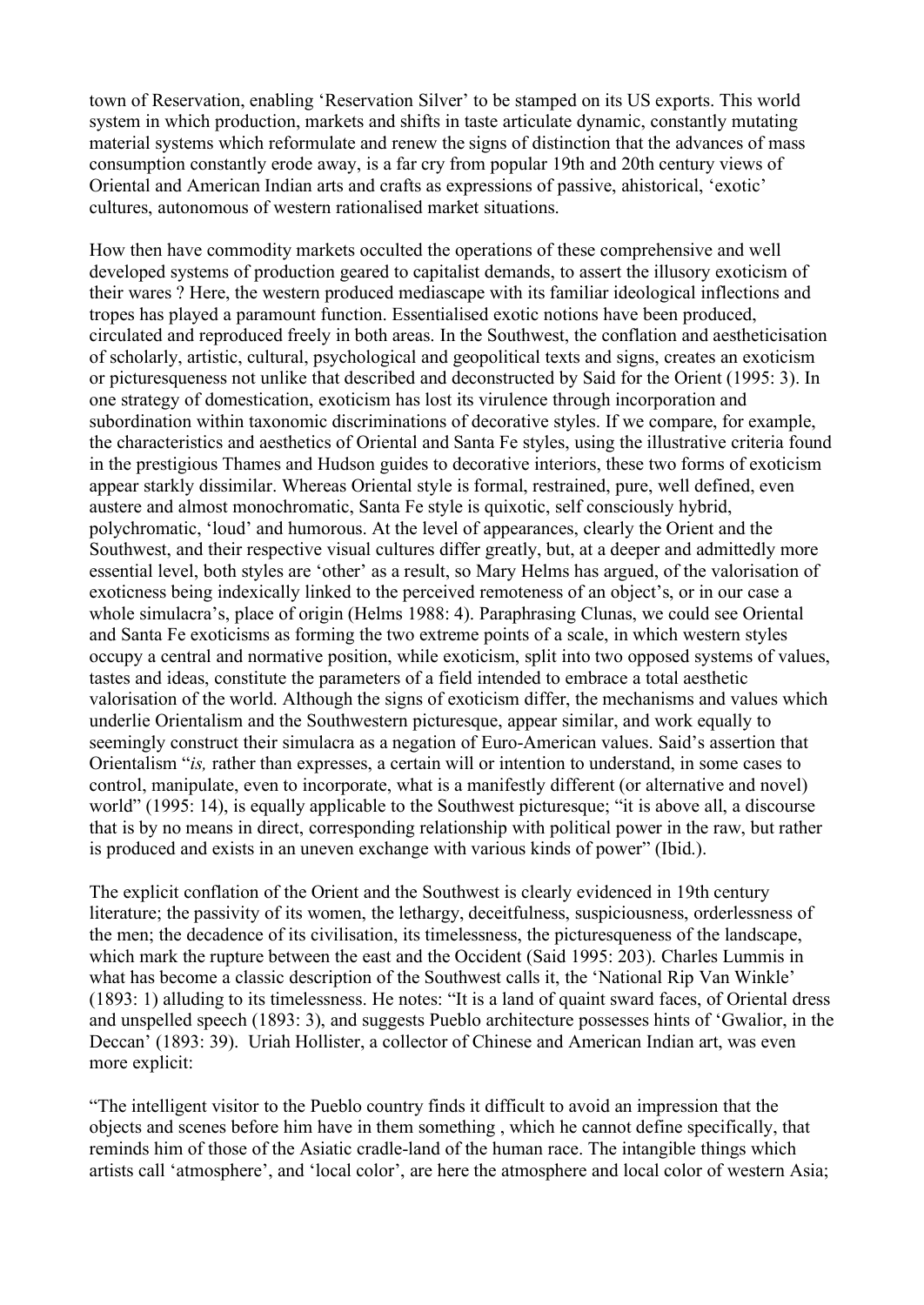and the aspects of a group of Pueblo buildings amid dreary surroundings are strangely like those presented in pictures of life and places in that old land" (1903: 130).

He goes on to compare Pueblo buildings with Indian rock temples; suggests the similar significance of the swastika for Navajo and Hindu; and compares Southwestern origin stories with some of the adventures of Sinbad in the Arabian Nights (Ibid. 131). Bourke's 1884 description of the Hopi snake dance, similarly is unable to refrain from comparing it to other serpent related ceremonies in Asia.

Part of Orientalism is itself a form of the picturesque, "a form of Romantic restructuring" (Said 1995: 158), which nevertheless disregards, essentialises and denudes the humanity of the culture at which it is aimed (Ibid. 108).The picturesque exoticises, romanticises, and others foreign cultures to obfuscate their real origins in the western classifications that attempt domestication of the boundaries and interstitialities between European, American and other cultures. It is in this sense that Said's interpretation of Orientalism can be applied to the Southwest. Orientalism performs a similar role in the ideoscape of the marginal West as it does for the East. It provides the veil through which the mode of production, the working and articulation of markets and distributive networks which not only penetrate but constitute the other, are able to conceal their presence.

### **IV. World Systems, Commodity Disavowal, and the Re-signification of Material Culture**

If the wider applicability of Fabian's contention is accepted, a relevance which even a cursory examination of material systems in Asia and America appears to support, it becomes necessary to re-evaluate the significance of material culture for anthropological and museological knowledge. It is incontestable that large amounts of exotic material culture entered museums through the distributive networks created by international exhibitions, and in the case of the United States and Canada, through wholesalers, as well as private and institutional collectors whose activities had already transformed the technoscapes, finanscapes and ethnoscapes of the supposedly remote regions they travelled. Given these diverse and complex material flows which formed part of elaborate global transactions, which defy all attempt to essentialise goods and ethnic origins, much of the material collected for museums must be regarded, at best, in one way or another, as hybrid. And, indeed, there has been a recent tendency in decorative art exhibitions to acknowledge this complexity in a way that anthropology has resisted. If material culture is transnational; not entirely embedding national or ethnic stylistic preferences; if the places of production and the location of markets are culturally disjunctured, we are left with a complex topography of signification, multiple gazes, disarticulated commercial, and use values, and problematic frontiers separating definitions of use and symbolic values, which seriously mitigate against the view of objects as simple portals to other cultural worlds.

If commodity markets did not always precede collecting their development certainly sustained and bolstered it, as an influx of new demands, stimulated counter demands for technology and raw materials to satisfy makers. Fabian's perspective, notably, refocuses attention on the history of the process and conditions of the appropriation of objects and the subsequent negotiation between ethnic groups over the ascription of their value and relevance. Far from being expressions of any single unicentric culture, a substantial category of objects are multi-junctured and refer to a decentred and ambivalent 'reality'. Seldom is an object's value or its significance reducible to the abstract generalisations collectors have attempted to propound, or that anthropologists and curators have retrospectively attempted to reconstruct. On the contrary, identical or near similar objects sometimes circulated in different exchange spheres and therefore possessed different values and meanings. Objects could be differentiated in the spaces they occupied by minor technical modifications, much of what might have been invisible to the western eye. Alternatively, objects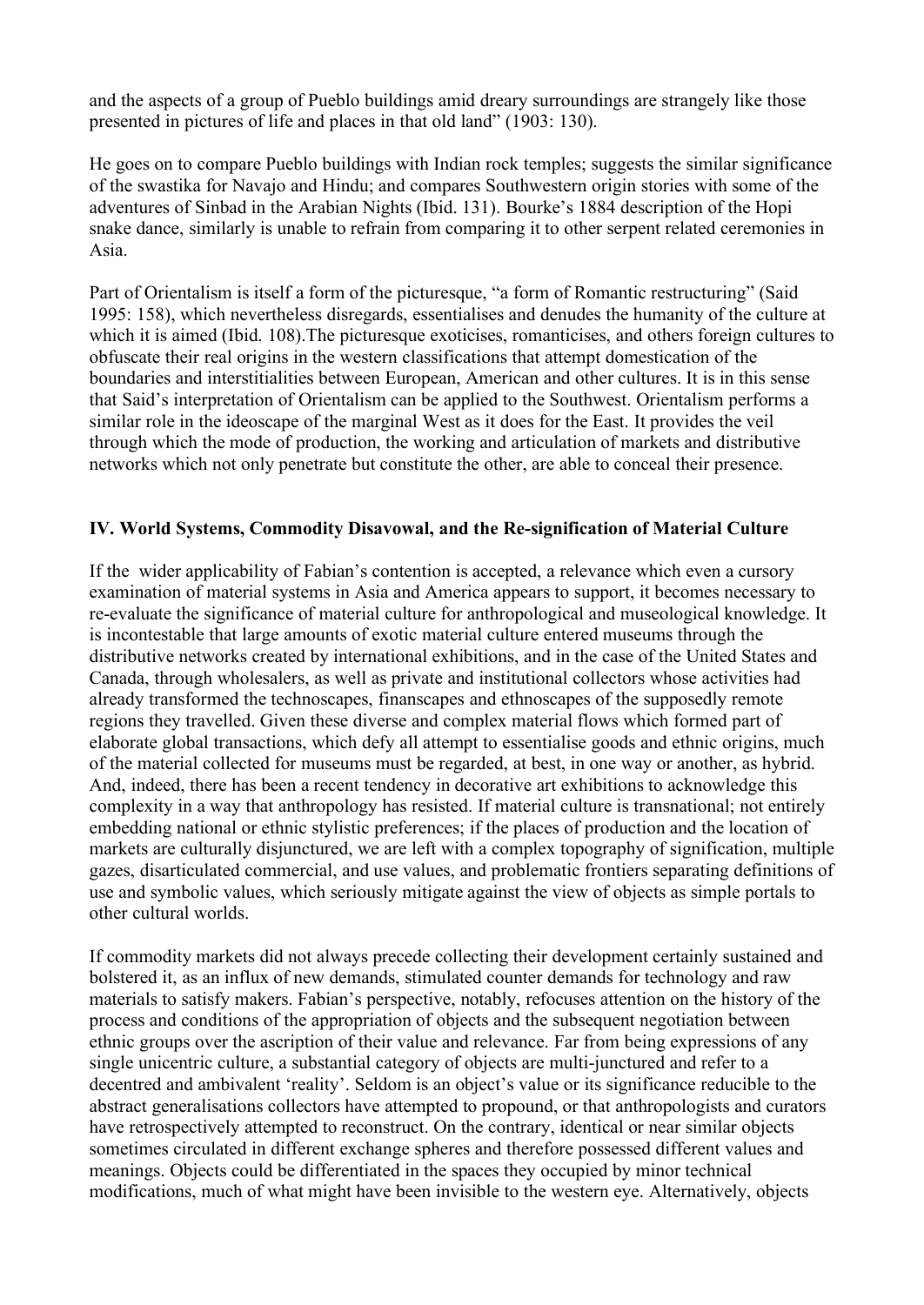may have lost value in one sphere and were therefore readily transferable to another. External or commodified spheres of exchange could be satisfied by modified, copied, or invented objects, the choice of which might have been partly dependent on the value, for the indigenous customer, of the western trade objects he or she could expect to derive from such exchanges. Although, under these latter conditions, value was ascribed by an indigenous system of cultural needs and desires, exchange equivalencies were usually fixed by western traders themselves. Such circumstances alone allow us to glimpse the great complexity, moral anxiety and pragmatic calculations that were an intrinsic part of many bi or multi-cultural exchanges, which invite more careful study.

Despite observations like these, and the pioneering work of Graburn (1993), Thomas (1991), Phillips (1995), and Phillips and Steiner (1999), to mention just a few of the most prominent sympathisers of such approaches, much of the anthropology of art and material culture still fails to give due consideration to the counter prestations, in the context of an indigenous market, which constitute the missing half of the circle of exchange responsible for the origin and growth of ethnographic collections in the West. Although many of the counter prestations that flowed from the West to other parts of the world may appear utilitarian and unremarkable - the occulted systems of material culture - they represent the means and catalysts, eluded in most ethnographic monographs and displays, whose absence not only prevents a full appreciation of the complex relations between objects and meaning, but more importantly, the material and political connections between European or American societies and the visual cultures whose productive and market conditions they obfuscate and restructure as 'other'. The suppression of market transactions, creates a penumbra, occulting evidence of the material conditions and relations in the production and exchange of material cultures, leaving them empty vessels, repositories to hold whatever, essentialised categories of culture that western tropes of otherness choose to impute them with.

#### Bibliography

- Amsden. C. A. 1934 (1964). Navaho Weaving. Its Technique and Its History. Glorieta, Rio Grande Press Inc.
- Antunes. M. Salgado Lobo. 1999. The Porcelain Route. In The Porcelain Route. Lisboa, Fundação Oriente, 17-21.
- Appadurai. A. 1996. Modernity at Large. Cultural Dimensions of Globalization. Minneapolis and London, Unversity of Minnesota Press.
- Barrett. T. H. 1989. Singular Listlessness. A Short History of Chinese Books and British Scholars. London, Wellsweep.
- Bourke. J. 1884 (1984). Snake Dance of the Moquis. Tucson, University of Arizona Press.
- Briggs. A. 1988. Victorian Things. London, B.T. Batsford Ltd.
- Clunas. C. (ed.). 1987. Chinese Export Art and Design. London, Victoria and Albert Museum.
- Clunas. C.1997. The Imperial Collections: East Asian Art. In M. Baker and B. Richardson (eds.), A Grand Design. The Art of the Victoria and Albert Museum. London and Baltimore,
- V&A Publications and the Baltimore Museum of Art, 230-237.
- Fabian 1998. Curios and Curiosity. Notes on Reading Torday and Frobenius. In E. Schildkrout and C. Keim (eds.), The Scramble for Art in Central Africa. Cambridge, Cambridge University Press, 79-108.
- Graburn. N. 1993. The Fourth World and Fourth World Art. In, In the Shadow of the Sun. Perspectives on Contemporary Native Art. Hull, Canadian Museum of Civilization, 1-26.
- Harvey III. B. 1996. The Fred Harvey Company Collects Indian Art: Selected Remarks. In M. Weigle and B. Babcock (eds.), The Great Southwest of the Fred Harvey Company and the Santa Fe Railway. Phoenix, The Heard Museum, 69-86.
- Helms. M. 1988. Ulysses's Sail. Princeton, Princeton University Press.